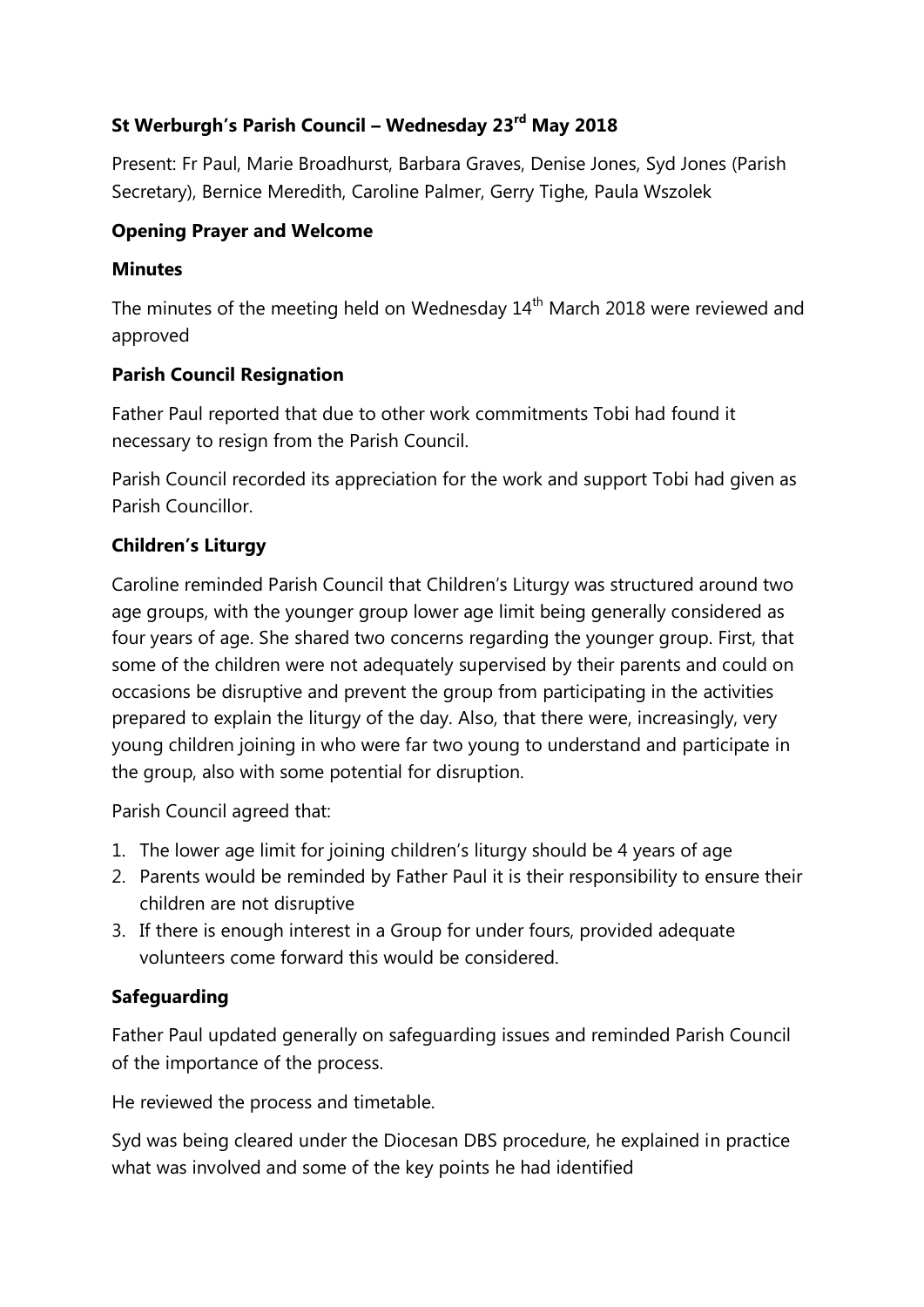# **Choir**

Father Paul gave a general review of progress by the Choir

# **Great War Memorial Plaque**

Father Paul reported on progress on the memorial plaque, including the feedback from the Parish on the proposed content and layout.

Tenders had been invited from several companies and a summary of the tenders received was circulated. These had been considered by the Plaque Planning Group who were recommending the acceptance of the lowest quotation, from Photocast Products who would produce the memorial in bronze. A sample of the materials was displayed.

Father Paul also reported that consideration was being given to a wooden frame for the plaque and also appropriate lighting.

# **Great War Memorial Plaque and Piano: Financial Implications**

Father Paul reported on the financial implications of both matters. He explained that current thinking was that the Memorial Plaque would primarily be funded from a generous legacy of (anticipated) £6,000 which was expected soon and that the piano, to a maximum of £8,000, would be funded from our Our Mission Together allocation held by the Diocese. The Diocese had given an informal indication that they would support the purchase of the piano from the OMT fund.

### **Minor Works**

Father Paul updated on the minor works programme funded by the sum released by the Diocese from our OMT funds.

He mentioned in particular the intention to purchase at least some of the new altar cloths in time for the Great War Memorial Dedication Service in November.

Father Paul reminded Parish Council that with the new altar cloths it was intended to remove the candles from the altar and instead have new free-standing altar candles. Gerry circulated information from Hayes and Finch indicating suitable candles that would match existing silverware. The cost would be in the region of £2,000 - £2,500 depending on which were chosen.

Father Paul suggested that a sample be obtained and displayed in church for parishioners to express views.